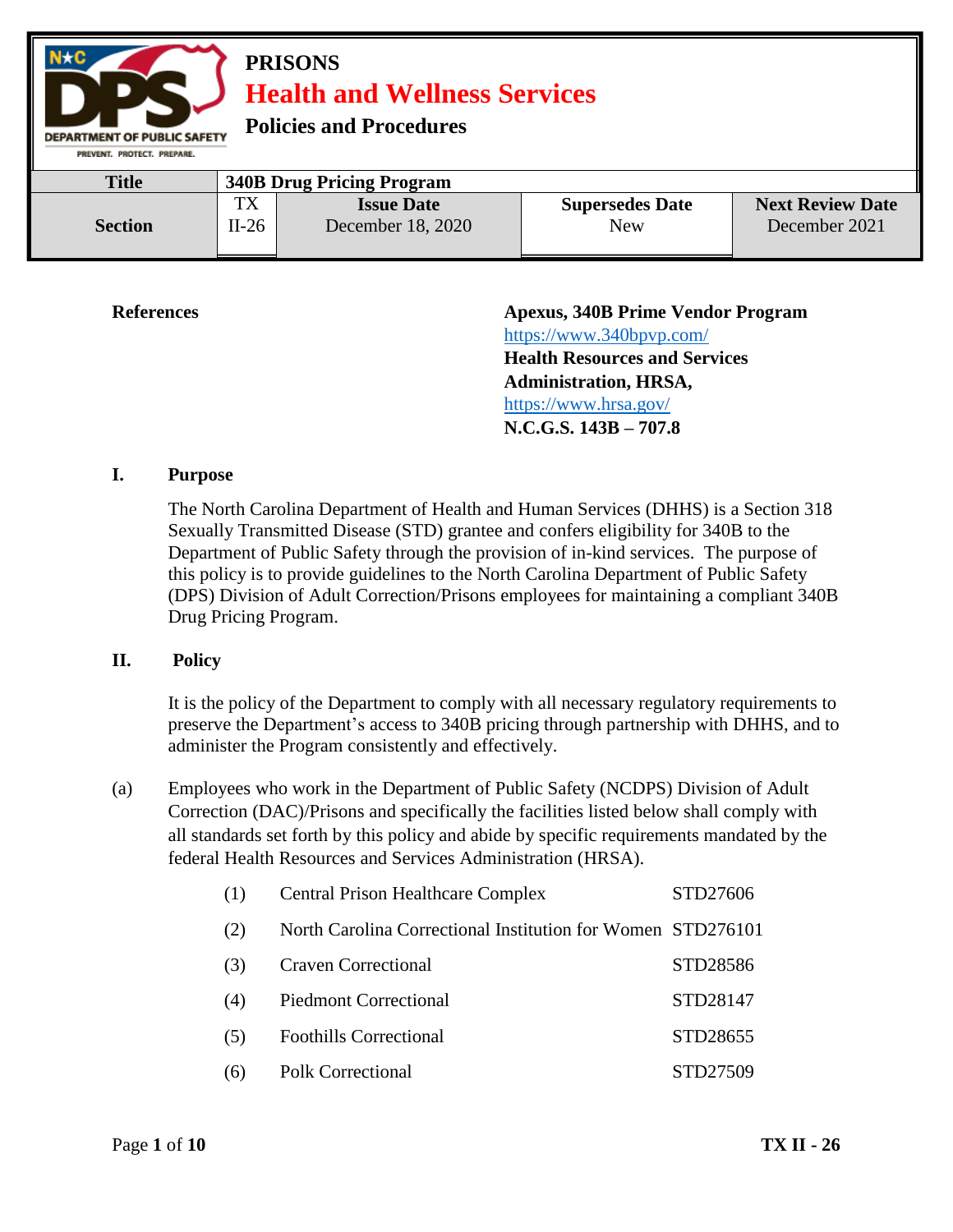

| <b>PRISONS</b> |                                     |
|----------------|-------------------------------------|
|                | <b>Health and Wellness Services</b> |

**Policies and Procedures** 

| <b>Title</b>   | <b>340B Drug Pricing Program</b> |                                        |                               |                                          |
|----------------|----------------------------------|----------------------------------------|-------------------------------|------------------------------------------|
| <b>Section</b> | тv<br>$1\Lambda$<br>$II-26$      | <b>Issue Date</b><br>December 18, 2020 | <b>Supersedes Date</b><br>New | <b>Next Review Date</b><br>December 2021 |

- (7) DPS ACDP Black Mountain Substance Abuse Treatment Center for Women STD28711
- (8) DPS ACDP Drug and Alcohol Recovery Treatment (DART) Cherry STD27530
- (b) Facility staff shall utilize the provided Facility Standard Operating Procedures (SOPs) for routine daily operations.
- (c) This policy shall be reviewed by the 340B Oversight Committee on an annual basis.

## **III. Definitions**

- (a) Health Resources and Services Administration (HRSA) An agency of the U.S. Department of Health and Human Services that is the primary federal agency for improving access to health care services for people who are uninsured, isolated, and medically vulnerable. HRSA provides leadership and financial support to health care providers in every state and US territory.
- (b) Office of Pharmacy Affairs Information System (OPAIS) An information system that provides access to covered entity and manufacturer records, user accounts, change requests, recertification, and registrations. This system increases the integrity and effectiveness of 340B stakeholder information and focuses on three key priorities: security, user accessibility, and accuracy.
- (c) Covered Entity (CE) An organization that is eligible for the 340B Program per the 340B statute, which states an entity must not resell or otherwise transfer 340B drugs to ineligible patients.
- (d) Primary Contact (PC) initial point of contact for a covered entity
- (e) Authorizing Official  $(AO)$  The individual who attests that all information on the OPAIS website is correct, annually certifies the eligibility of the covered entities, attests to the compliance with all program requirements, and receives all communications from HRSA regarding the 340B Program. This individual is authorized to legally bind the agency to a contract.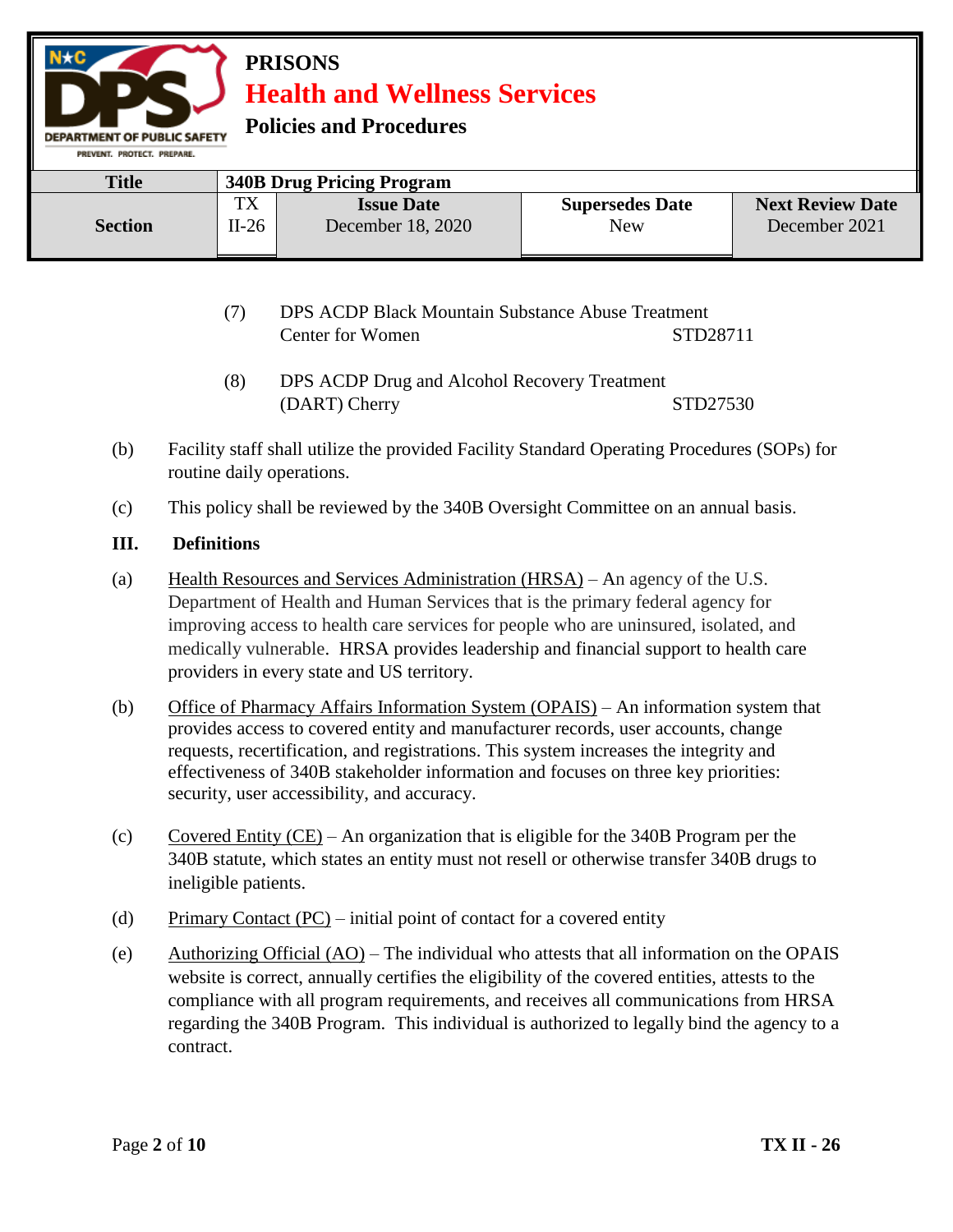

| <b>PRISONS</b>                      |  |
|-------------------------------------|--|
| <b>Health and Wellness Services</b> |  |

**Policies and Procedures** 

| PREVENT, PROTECT, PREPARE, |                      |                                        |                                      |                                          |
|----------------------------|----------------------|----------------------------------------|--------------------------------------|------------------------------------------|
| <b>Title</b>               |                      | <b>340B Drug Pricing Program</b>       |                                      |                                          |
| <b>Section</b>             | <b>TX</b><br>$II-26$ | <b>Issue Date</b><br>December 18, 2020 | <b>Supersedes Date</b><br><b>New</b> | <b>Next Review Date</b><br>December 2021 |

- (f) 340B Patient An offender who is being treated by an eligible provider of a covered entity within the scope of the STD grant while maintaining a patient/provider relationship.
- (g) Electronic Health Record (EHR) Location of all documentation regarding medical history and relationship of patient/provider.
- (h) 340B Staff Personnel who work directly with the 340B Program and require knowledge of the program to ensure accurate prescribing, dispensing, and administering of medications with appropriate documentation.
- (i) Diversion The reselling or otherwise transferring of discounted drugs purchased under 340B account to anyone but the covered entity or an inpatient.
- (j) Material Breach Exceeded point of noncompliance with program as stated by a threshold indicator determined by the 340B Oversight Committee which requires selfdisclosure if non-correctable.

#### **IV. Procedures**

- (a) Program Enrollment and Eligibility It is essential for continuing Program eligibility that each site is actively registered to participate in the 340B Program and that the accuracy of the 340B OPAIS website is maintained. Enrollment is defined by HRSA and guidelines can be found at: [www.hrsa.gov/opa/registration/index.html](http://www.hrsa.gov/opa/registration/index.html) 
	- (1) All Covered Entities (CE) shall review 340B OPAIS website for accuracy on an annual basis prior to recertification.
	- (2) The 340B Consultant Pharmacist or their designee shall ensure that 340B OPAIS website is complete, accurate, and correct for the following data:
		- (A) All locations registered on the 340B OPAIS website.
		- (B) Main addresses, billing and shipping addresses, Authorizing Official (AO), and Primary Contacts (PC).
	- (3) Any change to a registered covered entity or the request for an additional covered entity must be approved by the 340B Oversight Committee.
	- (4) Dates for registrations are as follows: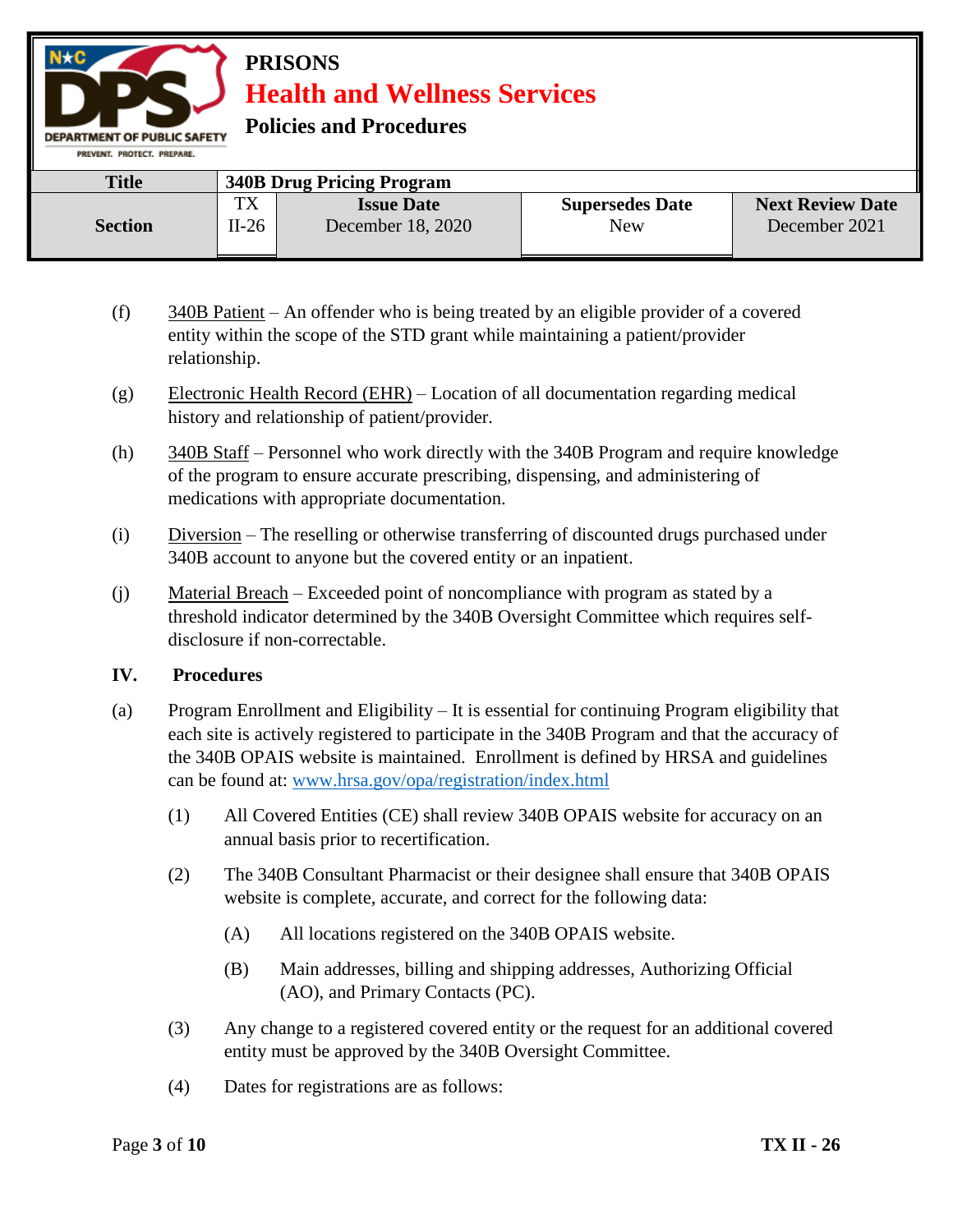# **PRISONS Health and Wellness Services**

**Policies and Procedures** 

DEPARTMENT OF PUBLIC SAFETY

| PREVENT, PROTECT, PREPARE, |                                  |                   |                        |                         |  |
|----------------------------|----------------------------------|-------------------|------------------------|-------------------------|--|
| <b>Title</b>               | <b>340B Drug Pricing Program</b> |                   |                        |                         |  |
|                            | тv<br>ıΛ                         | <b>Issue Date</b> | <b>Supersedes Date</b> | <b>Next Review Date</b> |  |
| <b>Section</b>             | $II-26$                          | December 18, 2020 | New                    | December 2021           |  |

- January 1 January 15 for an effective start date of April 1
- April  $1 -$ April 15 for an effective start date of July 1
- $\bullet$  July 1 July 15 for an effective start date of October 1
- October 1 October 15 for an effective start date of January 1
- (5) Recertification Ensure recertification occurs each year based on guidelines/requirements set forth by HRSA for a STD Grantee. This duty shall be performed by the AO of each CE.
- (6) Procedures for changes of 340B OPAIS HRSA shall be notified immediately via OPAIS updates, under the direction of the 340B Oversight Committee, of any changes to the CE regarding:
	- (A) Authorizing Official.
	- (B) Primary Contact.
	- (C) Change of shipping address.
	- (D) Change of billing address.
	- (E) Change of eligibility to purchase medications.
- (b) Memorandum of Understanding The Memorandum of Understanding (MOU) between NCDHHS and NCDPS requires data to be gathered on a calendar year basis and reported to the DPH no later than March  $1<sup>st</sup>$  of the following year. It shall be the responsibility of DPS Health and Wellness Services to report data to the appropriate personnel.
- (c) Patient Eligibility Patient is deemed eligible only upon meeting the HRSA 340B patient definition. The following criteria must be met:
	- (1) Prescription is documented in the Electronic Health Record (EHR) of an approved covered entity/340B ID:

| Page 4 of $10$ |     |                                                   | <b>TX II - 26</b> |
|----------------|-----|---------------------------------------------------|-------------------|
|                | (B) | North Carolina Correctional Institution for Women | STD276101         |
|                | (A) | <b>Central Prison Healthcare Complex</b>          | STD27606          |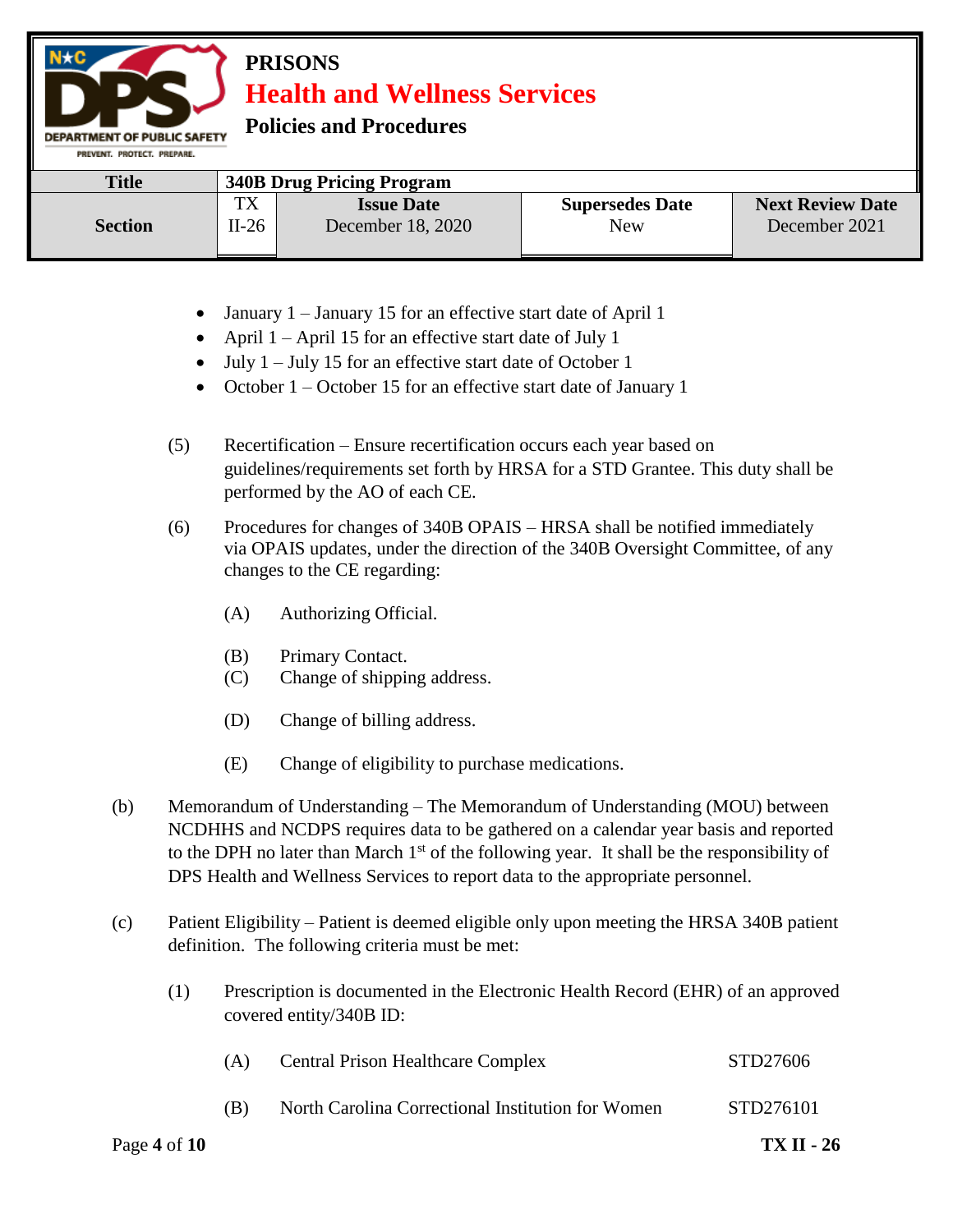# **PRISONS Health and Wellness Services**

## **Policies and Procedures**

**EPARTMENT OF PUBLIC SAFETY** 

| <b>Title</b><br><b>340B Drug Pricing Program</b> |                                                  |                                        |                               |                                          |
|--------------------------------------------------|--------------------------------------------------|----------------------------------------|-------------------------------|------------------------------------------|
| <b>Section</b>                                   | тv<br>$\mathbf{I}$ $\mathbf{\Lambda}$<br>$II-26$ | <b>Issue Date</b><br>December 18, 2020 | <b>Supersedes Date</b><br>New | <b>Next Review Date</b><br>December 2021 |

| (C) | <b>Craven Correctional</b>    | STD28586 |
|-----|-------------------------------|----------|
| (D) | <b>Piedmont Correctional</b>  | STD28147 |
| (E) | <b>Foothills Correctional</b> | STD28655 |
| (F) | <b>Polk Correctional</b>      | STD27509 |

- (G) DPS ACDP Black Mountain Substance Abuse Treatment Center for Women STD28711
- (H) DPS ACDP Drug and Alcohol Recovery Treatment (DART) Cherry STD27530
- (2) Medication Distribution Medications for the patients of covered entities shall be ordered, received, dispensed, and distributed through a HRSA approved combined purchasing and distribution model from a centralized location.
- (3) Eligible Provider The prescription is written by a provider employed by a covered entity where the patient receives initial treatment.
- (4) Entity-Prescriber Relationship The relationship of provider and patient is established at the covered entity and documented in the EHR.
- (5) Scope of Grant An eligible provider with a covered entity performs a service consistent with the scope of the STD prevention services grant.
- (d) 340B Oversight Committee The committee is comprised of multiple department leads within DPS and shall have a vital role in the 340B Program. This committee shall provide guidance for program compliance, meet on a regular basis, review 340B rules/regulations/guidelines, identify audits necessary to conduct reviews of 340B compliance, approve corrective action plans, and oversee the program from an integrity view. The following department leads shall be seated on the committee: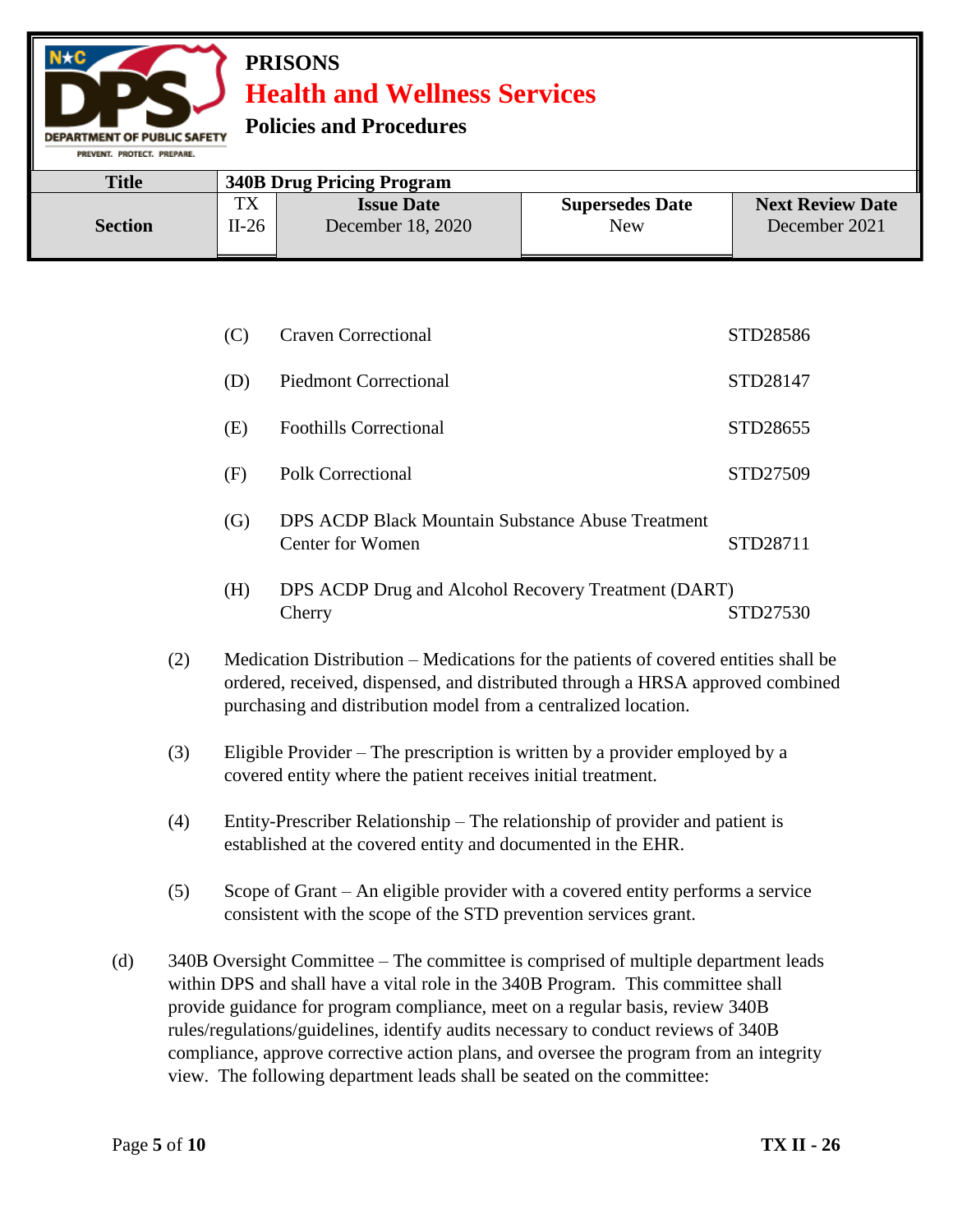# **PRISONS Health and Wellness Services**

## **Policies and Procedures**

**DEPARTMENT OF PUBLIC SAFETY** PREVENT. PROTECT. PREPARE.

| <b>Title</b>   | <b>340B Drug Pricing Program</b> |                   |                        |                         |
|----------------|----------------------------------|-------------------|------------------------|-------------------------|
| <b>Section</b> | <b>TX</b>                        | <b>Issue Date</b> | <b>Supersedes Date</b> | <b>Next Review Date</b> |
|                | $II-26$                          | December 18, 2020 | New                    | December 2021           |

- (1) Director of Health and Wellness Services.
- (2) Director of DPS Pharmacy Services.
- (3) Assistant Director of DPS Pharmacy Services.
- (4) 340B Consultant Pharmacist.
- (5) Chief Medical Officer.
- (6) Chief Nursing Officer.
- (7) Clinical Informatics Director.
- (8) Director of Administrative Services.
- (9) Director of Quality Assurance.
- (10) Deputy General Counsel.
- (11) Controller.
- (12) Contract Specialist/Purchasing and Logistics Office Authorizing Official.
- (13) Primary Contacts for each covered entity.
- (e) Education and Competency Ongoing education for staff and 340B Oversight Committee members shall be held annually. Education shall be completed, records kept according to organization policy, and records available for review upon request.
	- (1) The following education shall be completed by new hires into the Central Pharmacy:
		- (A) Employees shall watch<https://www.340bpvp.com/340b-education> "340B Drug Pricing Program", read the TX II-26 Policy and 340B SOPs, and acknowledge completion of all education.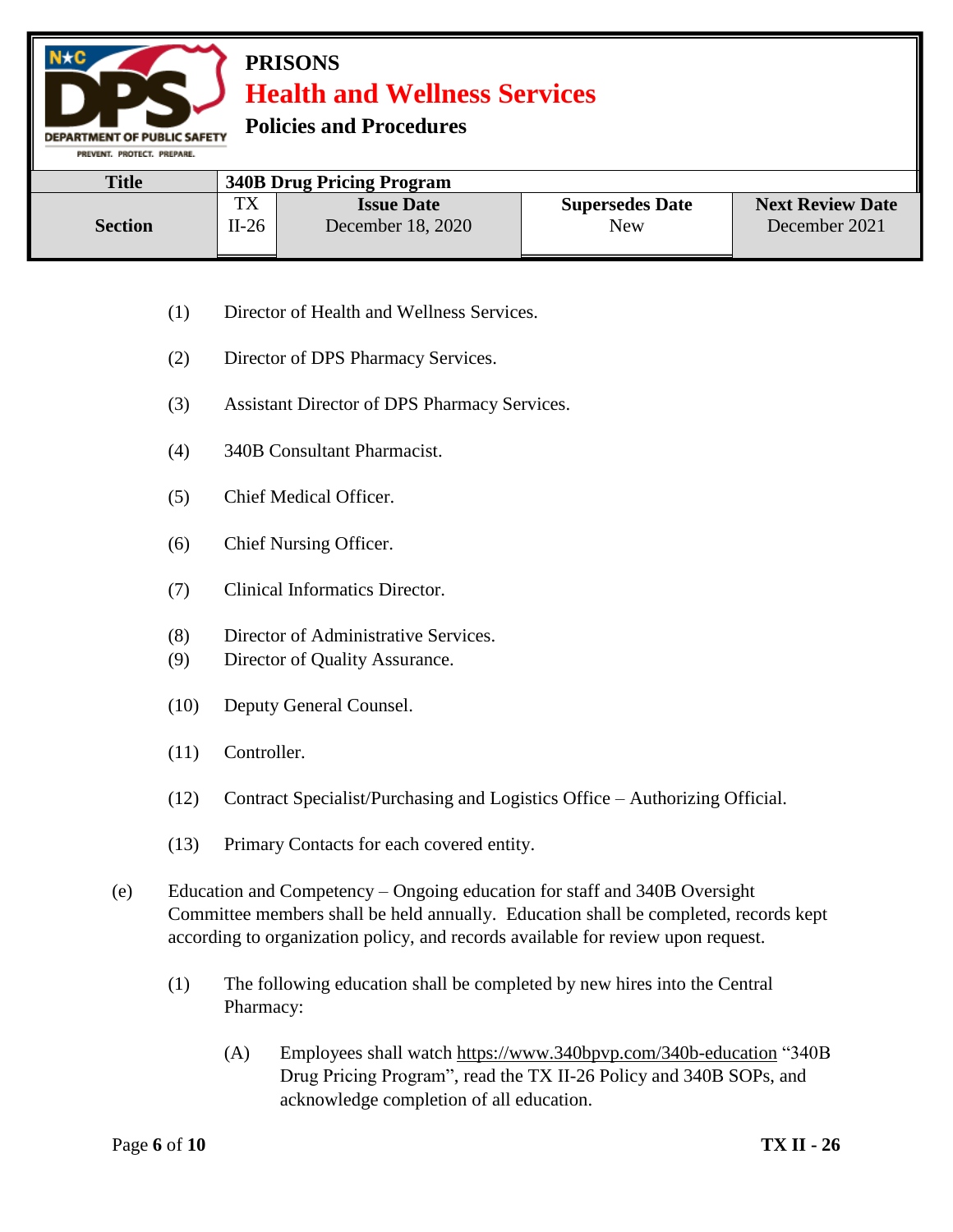

- (B) In addition, 340B Pharmacy staff shall complete specific modules within the 340B University OnDemand and acknowledge completion.
- (C) The 340B Consultant Pharmacist shall attend additional training as deemed necessary.
- (2) DPS/DAC Prisons employees shall read the TX II-26 Policy and 340B SOPs and acknowledge completion of all education.
- (3) The 340B Oversight Committee shall complete individual education set forth by the Apex Central Pharmacy and acknowledge completion.
- (f) Inventory Management Central Pharmacy 340B staff shall track all 340B drugs to prevent diversion. Medications purchased under a 340B registration shall be dispensed to patients that qualify as 340B eligible based on meeting the patient definition. The North Carolina Department of Public Safety Central Pharmacy will be the centralized distribution center for all DPS covered entities and will ensure the proper procurement and inventory of all 340B medications from wholesaler. Medications shall be dispensed to eligible patients by 340B trained staff. The inventory shall be managed by:
	- (1) Physical 340B clean inventory ordered only on 340B account.
	- (2) Monthly inventory blind counts on each 340B medication.
	- (3) Dispensed via prescription only.
	- (4) Tracking of NDC number for 340B medications during ordering/dispensing/returns.
	- (5) Waste and return medications shall be documented according to facility procedure.
- (g) Material Breach –Diversions identified through internal self-audits and independent external audits that exceed the relevant threshold and remain non-correctable within the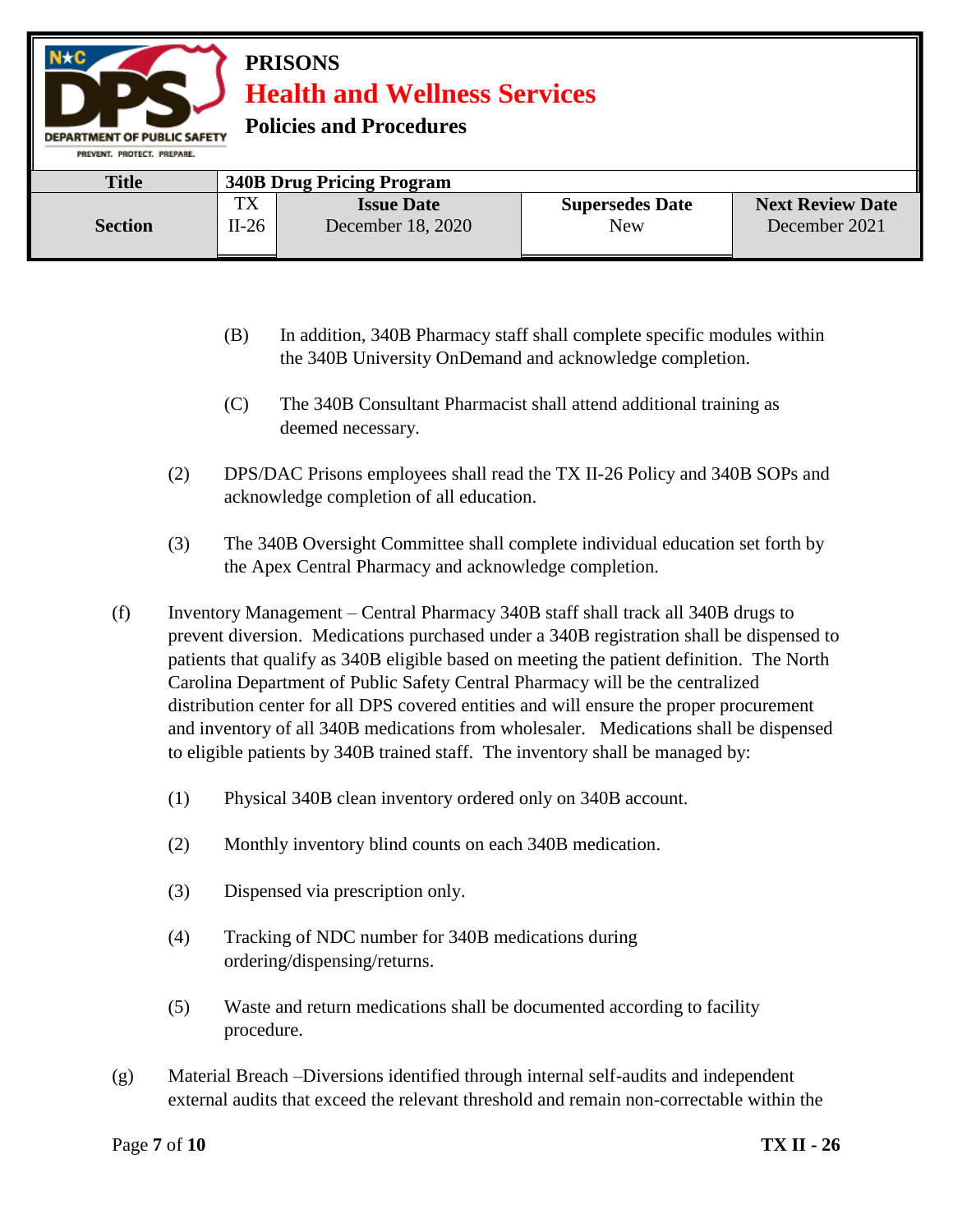

340B Oversight Committee defined timeframe of review, shall be immediately reported to HRSA and applicable manufacturers Upon report of a potentially material breach, it is the responsibility of the General Counsel's Office, in conjunction with the 340B Oversight Committee, to review and determine if a material breach occurred based on any of the audit findings related to any of the following threshold indicators: 340B purchases or impact to any one manufacturer, 340B inventory, audit samples, or prescription volume/prescription sample. If a potential breach is determined to be a material breach, the AO of the covered entity has the responsibility to notify HRSA as soon as reasonably possible. This notification will also contain any noncompliance of any part of the 340B Program for North Carolina Department of Public Safety. The AO of the covered entity shall self-disclose to HRSA and any applicable manufacturer based on the recommendation of the committee.

- (h) Monitoring/Auditing for Compliance Routine auditing shall be overseen by the 340B Consultant Pharmacist and records shall be available for review upon notification. Audits shall account for accuracy of program and prevention of diversion within the program. The following audits shall be completed and reported to the Assistant Director of DPS Pharmacy Services and Director of DPS Pharmacy Services on a monthly basis. The audited information shall also be made available to the 340B Oversight Committee on a quarterly basis and when deemed necessary.
	- (1) Apex Central Pharmacy Audits
		- (A) 340B OPAIS website for the accuracy and completeness of covered entity registrations.
		- (B) Reconciliation of 340B purchasing and dispensing to eligible patients.
		- (C) Reconciliation of 340B dispensed medication with eligible patient's EHR noting appropriate prescribing and documentation.
		- (D) Covered entity provider list for eligibility of writing authority.
		- (E) Inventory management.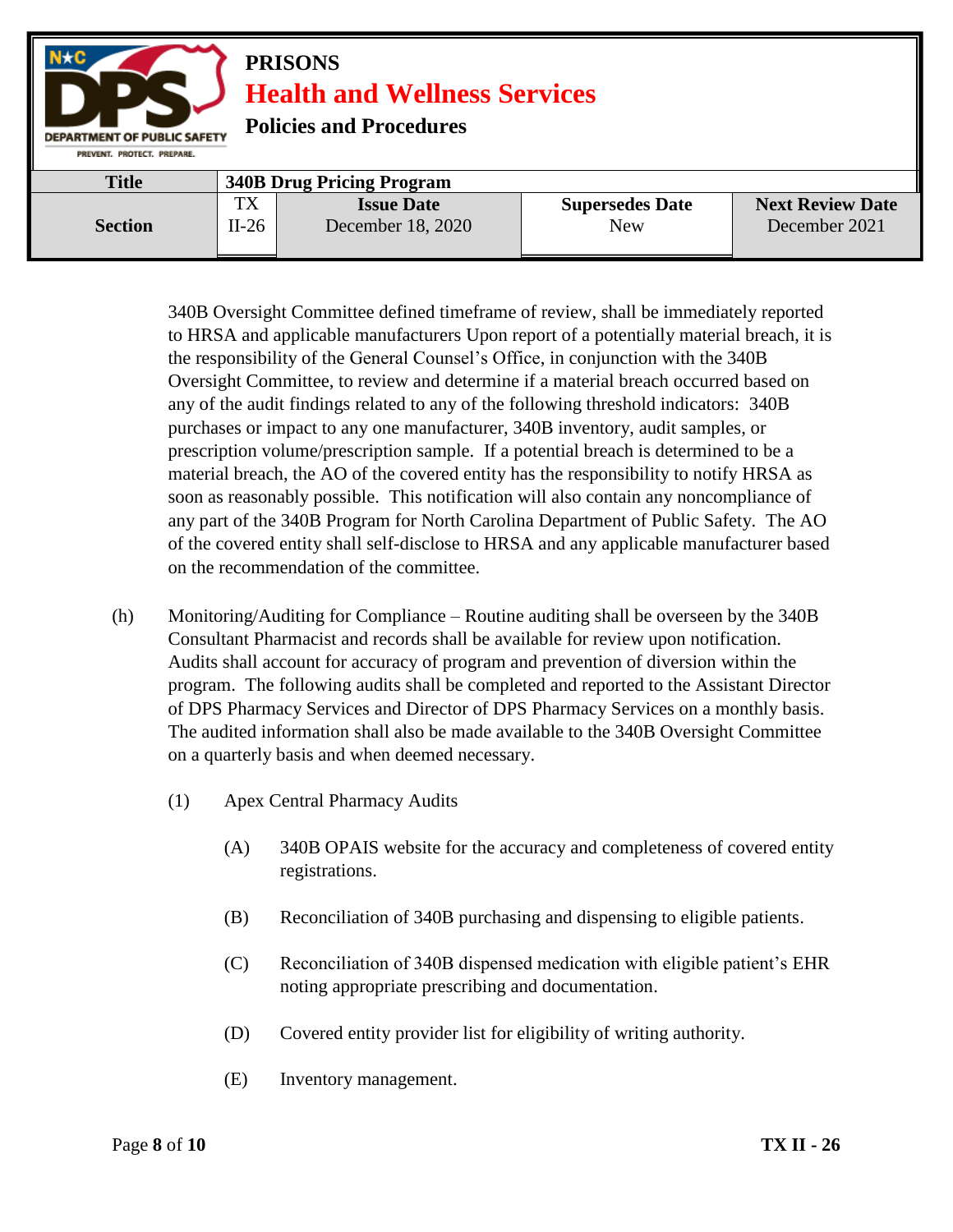| $N \star C$<br><b>PRISONS</b><br><b>Health and Wellness Services</b><br><b>Policies and Procedures</b><br><b>DEPARTMENT OF PUBLIC SAFETY</b><br>PREVENT, PROTECT, PREPARE. |               |                                        |                                      |                                          |  |
|----------------------------------------------------------------------------------------------------------------------------------------------------------------------------|---------------|----------------------------------------|--------------------------------------|------------------------------------------|--|
| <b>Title</b>                                                                                                                                                               |               | <b>340B Drug Pricing Program</b>       |                                      |                                          |  |
| <b>Section</b>                                                                                                                                                             | TX<br>$II-26$ | <b>Issue Date</b><br>December 18, 2020 | <b>Supersedes Date</b><br><b>New</b> | <b>Next Review Date</b><br>December 2021 |  |

- (F) Audits as it relates to improvement and compliance of program.
- (2) Covered Entity Audits Ten percent (10%) of random prescriptions for the month shall be pulled on a monthly basis and shall be forwarded to a contact person at the covered entities. This person shall provide information back to Central Pharmacy as it relates to the following:
	- (A) Date of medication order.
	- (B) Date of medication receipt.
	- (C) Offender #/Name.
	- (D) Quantity received.
	- (E) Healthcare staff name and date of issuance to offender if a Keep on Person (KOP) medication.
- (i) Reinvestment of Cost Savings Apex Central Pharmacy shall track and report the cost Savings of the 340B Drug Pricing Program to the 340B Oversight Committee for reinvestment into the health care services for the NC DPS offenders.
- (j) Declared State of Emergency When a state of emergency is declared for North Carolina, all responsibilities/duties shall continue as set forth by policy. The writing of prescriptions, dispensing of prescriptions, and the validation process shall continue dependent on patient/provider relationship. Providers shall document encounters under a covered entity when patients are relocated to other facilities due to pending emergency and for the duration of the emergency.
- (k) Partnership between DPS and DHHS
	- (1) In accordance with North Carolina General Statute 143B 707.8, "Federal 340B Program – Department of Public Safety/Department of Health and Human Services partnership, the Department of Public Safety (DPS) shall establish and